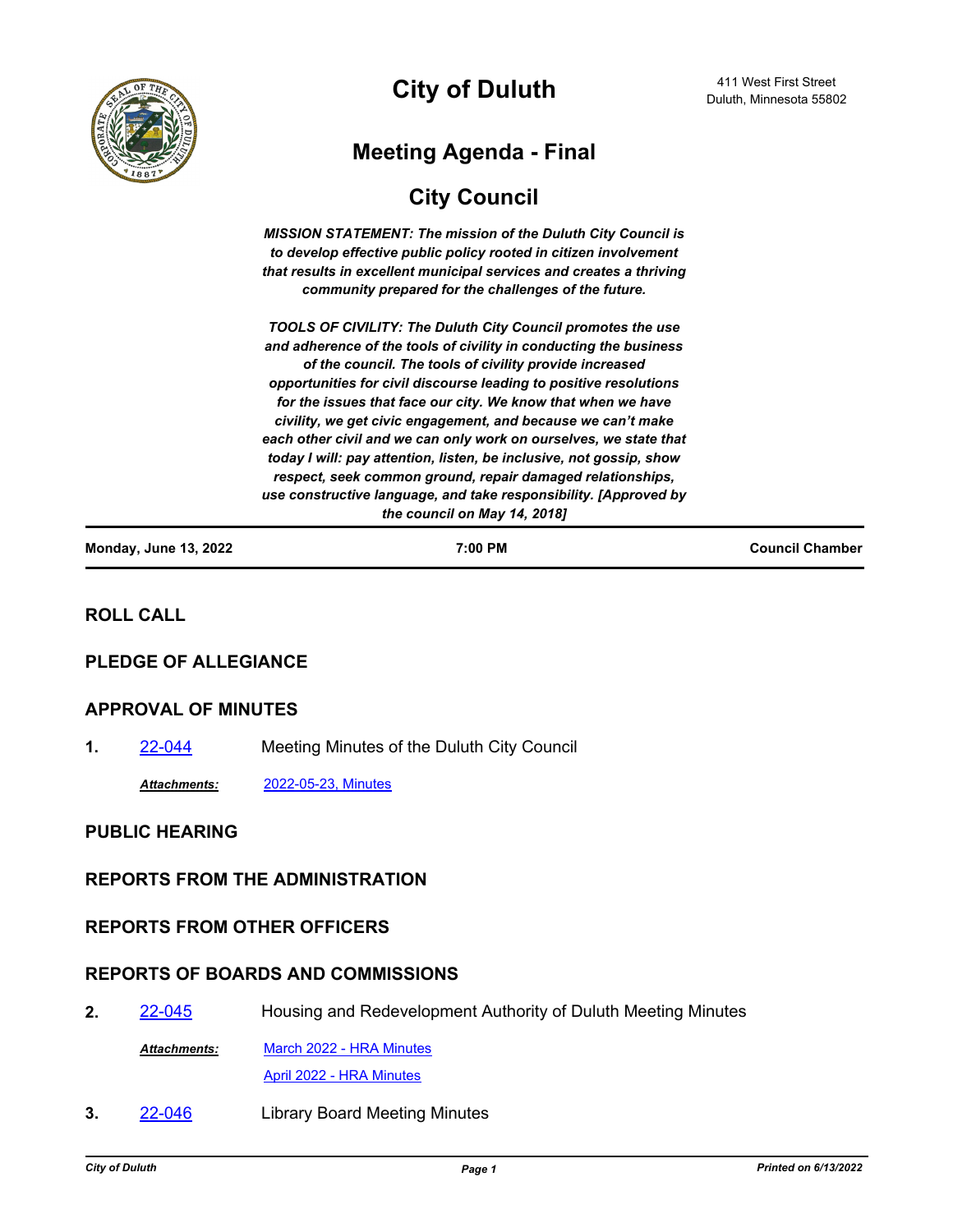*Attachments:* [April 2022 - Library Board Minutes](http://duluth-mn.legistar.com/gateway.aspx?M=F&ID=3d359edb-fe92-4f2f-bfea-4d28e1bd1416.pdf)

## **REPORTS OF COUNCIL COMMITTEES**

## **REPORTS OF COUNCIL OPEN ISSUES**

## **OPPORTUNITY FOR CITIZENS TO BE HEARD**

## **CONSENT AGENDA**

#### **BY COUNCILOR HOBBS (PURCHASING & LICENSING)**

RESOLUTION APPROVING THE TEMPORARY EXPANSION OF THE ON SALE INTOXICATING LIQUOR LICENSES OF VARIOUS LICENSEES. **4.** [22-0475R](http://duluth-mn.legistar.com/gateway.aspx?m=l&id=/matter.aspx?key=8261)

*Attachments:* [Attachment A](http://duluth-mn.legistar.com/gateway.aspx?M=F&ID=3cedc31d-ab9d-4b4a-b018-c8a2723f8da4.pdf)

RESOLUTION APPROVING ISSUANCE OF A TEMPORARY ON SALE INTOXICATING LIQUOR LICENSE TO VARIOUS LICENSEES. **5.** [22-0476R](http://duluth-mn.legistar.com/gateway.aspx?m=l&id=/matter.aspx?key=8262)

*Attachments:* [Attachment A](http://duluth-mn.legistar.com/gateway.aspx?M=F&ID=3140d193-4159-461e-9783-8198869a5bf4.pdf)

RESOLUTION APPROVING THE ISSUANCE OF AN ON SALE INTOXICATING LIQUOR LICENSE AND ON SALE SUNDAY LICENSE TO MARGARITAS, LLC (MARGARITAS) - 4602 GRAND AVENUE **6.** [22-0477R](http://duluth-mn.legistar.com/gateway.aspx?m=l&id=/matter.aspx?key=8263)

*Attachments:* [Attachment A](http://duluth-mn.legistar.com/gateway.aspx?M=F&ID=56d60157-f4fc-41c8-9416-3a98469f952b.pdf)

RESOLUTION APPROVING ISSUANCE OF AN ON SALE WINE LICENSE AND ON SALE 3.2 PERCENT MALT LIQUOR LICENSE TO VARIOUS LICENSEES. **7.** [22-0478R](http://duluth-mn.legistar.com/gateway.aspx?m=l&id=/matter.aspx?key=8264)

*Attachments:* [Attachment A](http://duluth-mn.legistar.com/gateway.aspx?M=F&ID=92e69f48-2fbe-4d79-a73b-8a2b5524ffaf.pdf)

RESOLUTION APPROVING THE TRANSFER OF THE OFF SALE INTOXICATING LIQUOR LICENSE FROM LOISELLE'S LIQUOR STORE TO LAKE SUPERIOR LIQUOR CABINET COMPANY (LAKE SUPERIOR LIQUOR CABINET), 413 EAST 4TH STREET **8.** [22-0479R](http://duluth-mn.legistar.com/gateway.aspx?m=l&id=/matter.aspx?key=8265)

*Attachments:* [Attachment A](http://duluth-mn.legistar.com/gateway.aspx?M=F&ID=8203c2bc-4a79-452f-80d1-586360eb01bc.pdf)

#### **BY COUNCILOR FORSMAN (PERSONNEL)**

- RESOLUTION CONFIRMING THE APPOINTMENT OF SHAUNA MAUER AND SARAH BEEHLER TO THE PARKS AND RECREATION **COMMISSION 9.** [22-0466R](http://duluth-mn.legistar.com/gateway.aspx?m=l&id=/matter.aspx?key=8242)
- RESOLUTION CONFIRMING THE REAPPOINTMENT OF JEFF ANDERSON TO THE DULUTH AIRPORT AUTHORITY. **10.** [22-0467R](http://duluth-mn.legistar.com/gateway.aspx?m=l&id=/matter.aspx?key=8243)
- **11.** [22-0488R](http://duluth-mn.legistar.com/gateway.aspx?m=l&id=/matter.aspx?key=8274) RESOLUTION APPROVING PROPOSED SPECIFICATIONS FOR THE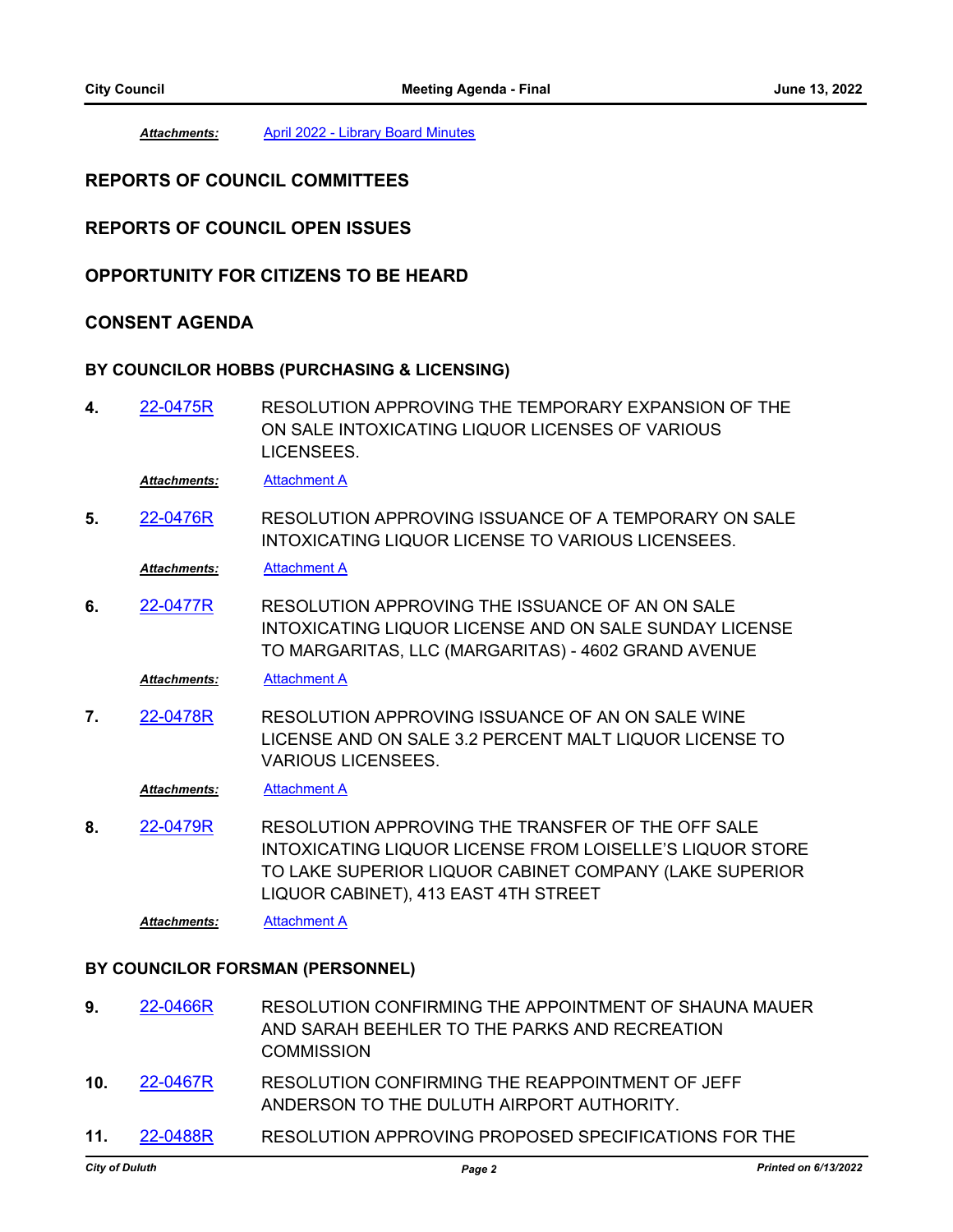NEW CIVIL SERVICE CLASSIFICATION OF POLICE PROJECT COORDINATOR, AND SPECIFYING CONTRACT BENEFITS FOR SAME.

*Attachments:* [Exhibit A](http://duluth-mn.legistar.com/gateway.aspx?M=F&ID=4ed9c4f3-234d-44e3-a3d2-185bba2e5e31.pdf)

- RESOLUTION ESTABLISHING A PROCEDURE FOR SELECTING A CANDIDATE TO FILL THE VACANCY OF THE FOURTH DISTRICT SEAT. **12.** [22-0510R](http://duluth-mn.legistar.com/gateway.aspx?m=l&id=/matter.aspx?key=8299)
- RESOLUTION CONFIRMING THE APPOINTMENT OF COUNCILOR TERESE TOMANEK TO THE DULUTH ECONOMIC DEVELOPMENT AUTHORITY REPLACING COUNCILOR RENEE VAN NETT. **13.** [22-0511R](http://duluth-mn.legistar.com/gateway.aspx?m=l&id=/matter.aspx?key=8300)

#### **BY COUNCILOR RANDORF (PLANNING & ECONOMIC DEVELOPMENT)**

RESOLUTION APPROVING A DEVELOPMENT AGREEMENT BETWEEN THE CITY OF DULUTH AND FATHERS RISE TOGETHER FOR THE DEMOLITION AND DEVELOPMENT OF 319 NORTH 28TH AVENUE WEST. **14.** [22-0485R](http://duluth-mn.legistar.com/gateway.aspx?m=l&id=/matter.aspx?key=8271)

*Attachments:* [Exhibit A\\_Development Agreement](http://duluth-mn.legistar.com/gateway.aspx?M=F&ID=25542bda-a4b0-49ae-8622-0b7cda739bbc.pdf)

RESOLUTION OF INTENT TO SELL OR CONVEY CERTAIN REAL PROPERTY IN THE FAIRMOUNT NEIGHBORHOOD. **15.** [22-0489R](http://duluth-mn.legistar.com/gateway.aspx?m=l&id=/matter.aspx?key=8275)

[Exhibit A-Resolution of Intent.pdf](http://duluth-mn.legistar.com/gateway.aspx?M=F&ID=032d90d4-ed87-4a39-aa93-d29c4219a289.pdf) [Exhibit B-Resolution of Intent.pdf](http://duluth-mn.legistar.com/gateway.aspx?M=F&ID=a3bc4035-6ac0-48a6-bf14-8b967d0b8be9.pdf) *Attachments:*

RESOLUTION OF INTENT TO SELL OR CONVEY CERTAIN REAL PROPERTY IN THE FAIRMOUNT NEIGHBORHOOD. **16.** [22-0499R](http://duluth-mn.legistar.com/gateway.aspx?m=l&id=/matter.aspx?key=8285)

[Exhibit A-Resolution of Intent.pdf](http://duluth-mn.legistar.com/gateway.aspx?M=F&ID=440d006d-cc57-4dc7-9244-d0b3c08441b9.pdf) [Exhibit B-Resolution of Intent.pdf](http://duluth-mn.legistar.com/gateway.aspx?M=F&ID=a42b6d6b-88b3-490e-8180-a2ae6ee9d841.pdf) *Attachments:*

RESOLUTION VACATING UNIMPROVED PLATTED STREETS AND EASEMENTS IN CONJUNCTION WITH THE REPLATTING OF THE LAND INTO THE KARA-MIA ADDITION PLAT NEAR PALM STREET AND BLACKMAN AVENUE. **17.** [22-0506R](http://duluth-mn.legistar.com/gateway.aspx?m=l&id=/matter.aspx?key=8292)

**[Attachment 1](http://duluth-mn.legistar.com/gateway.aspx?M=F&ID=cc6aa237-416c-4287-a31c-18c7741317aa.pdf)** *Attachments:*

[Attachment 2](http://duluth-mn.legistar.com/gateway.aspx?M=F&ID=2cb6fa0b-a70e-45db-8953-f5696c124859.pdf)

RESOLUTION RESCINDING RESOLUTION NO. 22-0421 AND VACATING A 16-FOOT WIDE ALLEY LYING BETWEEN BLOCKS 6 AND 11 IN THE PLAT OF DODGE'S ADDITION TO DULUTH. **18.** [22-0507R](http://duluth-mn.legistar.com/gateway.aspx?m=l&id=/matter.aspx?key=8293)

[Exhibit A.pdf](http://duluth-mn.legistar.com/gateway.aspx?M=F&ID=9e987698-b2a4-4a62-bcc7-d36caa3f1109.pdf) [Exhibit B.pdf](http://duluth-mn.legistar.com/gateway.aspx?M=F&ID=db322773-ed49-4cc9-9a26-730498a8f50c.pdf) *Attachments:*

[Exhibit C.pdf](http://duluth-mn.legistar.com/gateway.aspx?M=F&ID=4de0c307-5633-4e82-bc8d-cd2e08472063.pdf)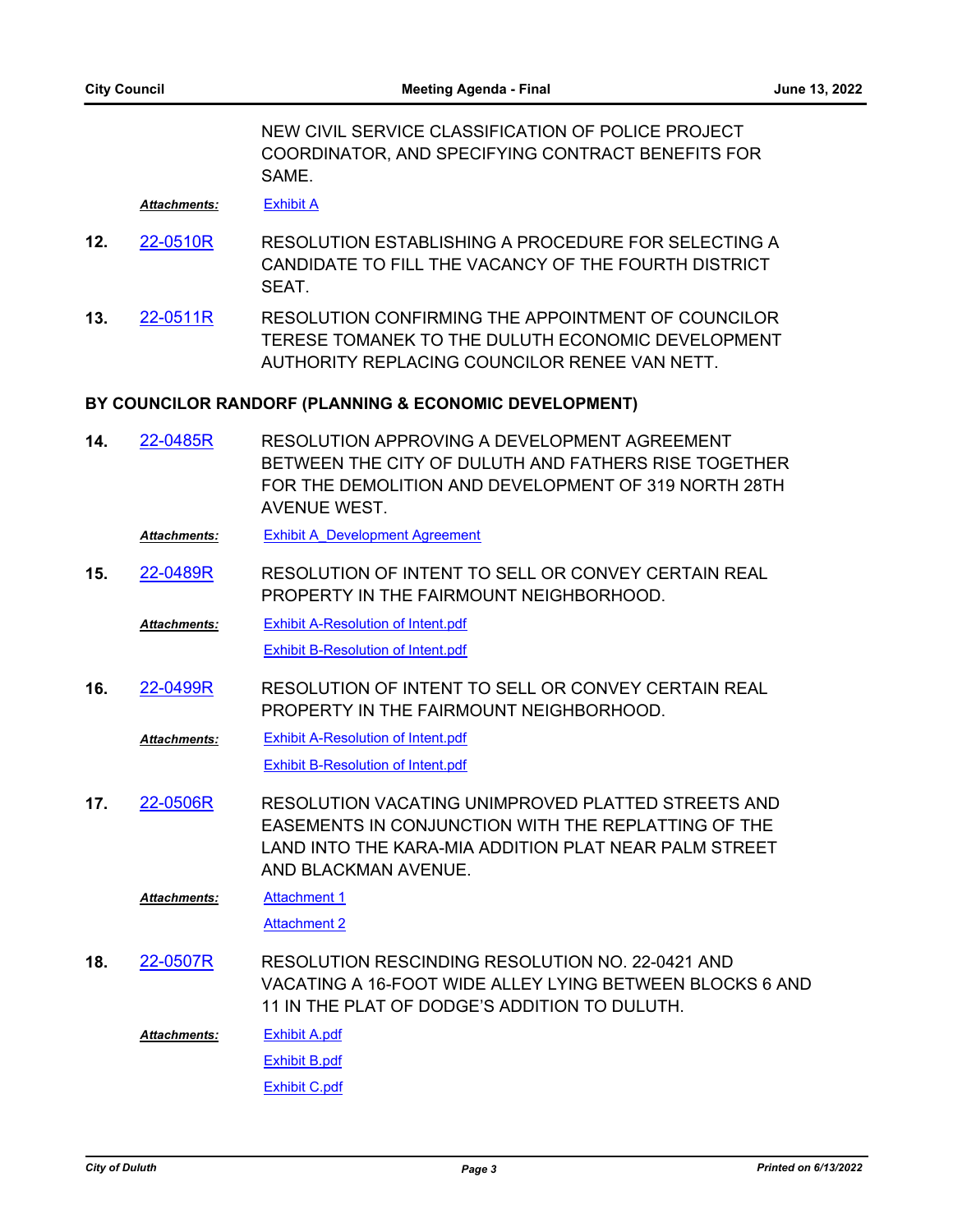## **BY COUNCILOR MAYOU (PUBLIC WORKS & UTILITIES)**

RESOLUTION AUTHORIZING A MASTER PARTNERSHIP AGREEMENT WITH MNDOT TO COOPERATIVELY PROVIDE ROADWORK SERVICES. **19.** [22-0451R](http://duluth-mn.legistar.com/gateway.aspx?m=l&id=/matter.aspx?key=8221)

*Attachments:* [22-0451R Exhibit A](http://duluth-mn.legistar.com/gateway.aspx?M=F&ID=e367804c-d23b-41b4-a7fe-51715c2bdd52.pdf)

RESOLUTION AMENDING A CONTRACT WITH LHB, INC. TO PROVIDE PROFESSIONAL ENGINEERING SERVICES AND CONSTRUCTION ADMINISTRATION SERVICES FOR THE BRIDGE L6127 (TWIN PONDS BRIDGE) AND STONE WALL REHABILITATION SERVICES PROJECT, TO INCREASE THE AMOUNT BY \$37,740.50 FOR A NEW TOTAL OF \$69,654.50. **20.** [22-0455R](http://duluth-mn.legistar.com/gateway.aspx?m=l&id=/matter.aspx?key=8231)

[22-0455R Fee Estimate](http://duluth-mn.legistar.com/gateway.aspx?M=F&ID=70a7cfd1-180e-4a1f-999f-e2712fad8580.pdf) *Attachments:*

[22-0455R Map](http://duluth-mn.legistar.com/gateway.aspx?M=F&ID=397f9520-dd8f-4393-9d4e-7d0f0421cc2b.pdf)

RESOLUTION APPROVING A COUNTY PROJECT WITHIN MUNICIPAL CORPORATE LIMITS FOR IMPROVEMENTS TO COUNTY STATE AID HIGHWAY 56 (MORRIS THOMAS ROAD). **21.** [22-0462R](http://duluth-mn.legistar.com/gateway.aspx?m=l&id=/matter.aspx?key=8238)

*Attachments:* [22-0462R Map](http://duluth-mn.legistar.com/gateway.aspx?M=F&ID=1e4d01e2-67b3-40d1-bf6a-32b88e457cfb.pdf)

RESOLUTION AUTHORIZING AN AGREEMENT WITH THE CITY OF RICE LAKE FOR SEALING A PORTION OF AUSTIN STREET IN THE AMOUNT OF UP TO \$7,000. **22.** [22-0464R](http://duluth-mn.legistar.com/gateway.aspx?m=l&id=/matter.aspx?key=8240)

[22-0464R Exhibit A](http://duluth-mn.legistar.com/gateway.aspx?M=F&ID=29bcc92f-6c44-47f1-9219-14396ce29cc7.pdf) *Attachments:*

[21-0464R Map](http://duluth-mn.legistar.com/gateway.aspx?M=F&ID=13ea3b07-dff4-4d68-ad3f-1ac256323206.pdf)

RESOLUTION AUTHORIZING AN AGREEMENT BETWEEN THE CITY OF DULUTH AND THE MINNESOTA DEPARTMENT OF TRANSPORTATION FOR SANITARY SEWER AND WATER MAIN IMPROVEMENTS TO PORTIONS OF 19th AVENUE WEST, 20th AVENUE WEST, AND GARFIELD AVENUE ADJACENT TO I-535 AND US 53 WITHIN THE CORPORATE CITY LIMITS UNDER STATE PROJECT 6980-62 AND STATE PROJECT 6915-138. **23.** [22-0481R](http://duluth-mn.legistar.com/gateway.aspx?m=l&id=/matter.aspx?key=8267)

*Attachments:* [Exhibit A](http://duluth-mn.legistar.com/gateway.aspx?M=F&ID=22aa0ed8-3716-4a09-9228-d30b75eb826f.pdf)

RESOLUTION ACCEPTING A PERMANENT EASEMENT FOR STREET AND UTILITY PURPOSES FROM JAMES C. UTICK and CINDY L. UTICK OVER, UNDER, AND ACROSS REAL PROPERTY IN THE HUNTERS PARK NEIGHBORHOOD FOR NOMINAL CONSIDERATION. **24.** [22-0486R](http://duluth-mn.legistar.com/gateway.aspx?m=l&id=/matter.aspx?key=8272)

*Attachments:*

[Exhibit 1.pdf](http://duluth-mn.legistar.com/gateway.aspx?M=F&ID=b786bfc0-c68f-4a17-b76e-a3efc0efb11b.pdf) [Exhibit 2.pdf](http://duluth-mn.legistar.com/gateway.aspx?M=F&ID=be781f38-0666-426d-b71e-a50bda8a966c.pdf)

## **BY COUNCILOR TOMANEK (RECREATION, LIBRARIES & AUTHORITIES)**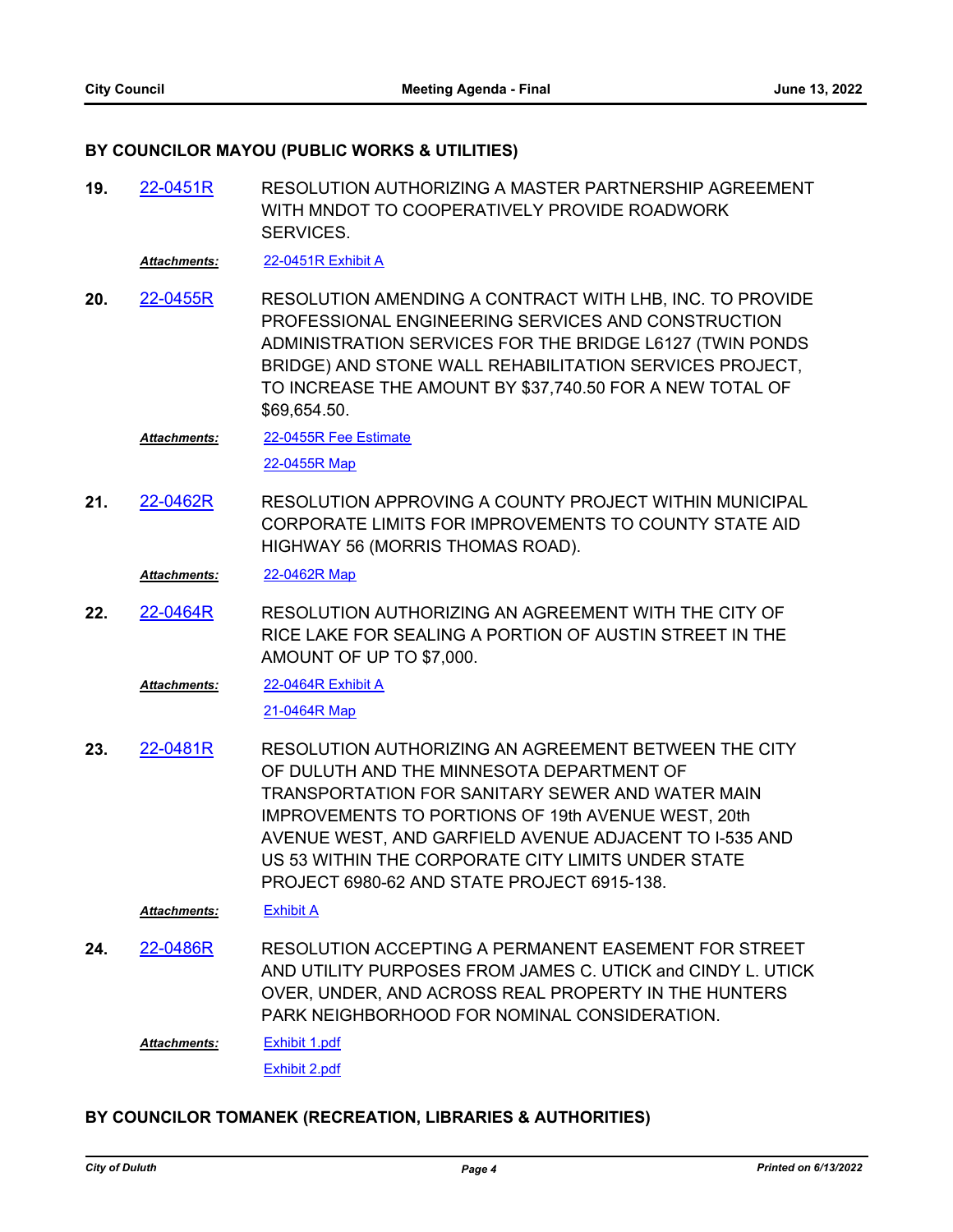| 25. | 22-0251R            | RESOLUTION OF INTENT FOR FUTURE PROTECTIVE DESIGNATIONS<br>OF TAX-FORFEITED LANDS TO BE ACQUIRED BY THE CITY.                                                                                                                                      |
|-----|---------------------|----------------------------------------------------------------------------------------------------------------------------------------------------------------------------------------------------------------------------------------------------|
|     | Attachments:        | <b>Exhibit A Park Designation Map</b>                                                                                                                                                                                                              |
|     |                     | <b>Exhibit B Natural Area Designation Map</b>                                                                                                                                                                                                      |
|     |                     | <b>Exhibit C Protective Designation Table</b>                                                                                                                                                                                                      |
| 26. | 22-0468R            | RESOLUTION AUTHORIZING PROFESSIONAL SERVICES<br>AGREEMENT WITH THE DULUTH TRANSIT AUTHORITY TO PROVIDE<br><b>LEGAL SERVICES.</b>                                                                                                                   |
|     | Attachments:        | <b>Exhibit A - DTA Legal Services Agreement</b>                                                                                                                                                                                                    |
| 27. | 22-0471R            | RESOLUTION AUTHORIZING AN AGREEMENT WITH ALLIIANCE FOR<br>ARCHITECTURAL DESIGN SERVICES FOR SPIRIT MOUNTAIN UPPER<br>CHALET FOR AN AMOUNT NOT TO EXCEED \$157,690.                                                                                 |
| 28. | 22-0487R            | RESOLUTION AUTHORIZING AN AGREEMENT WITH THE DULUTH<br>ENTERTAINMENT CONVENTION CENTER AUTHORITY TO PRODUCE.<br>PROMOTE, COORDINATE, AND MANAGE EVENTS AT BAYFRONT<br>FESTIVAL PARK IN 2022 FOR \$71,292.                                          |
|     | <b>Attachments:</b> | <b>Exhibit 1.pdf</b>                                                                                                                                                                                                                               |
| 29. | 22-0490R            | RESOLUTION AUTHORIZING THE CITY TO ENTER INTO A                                                                                                                                                                                                    |
|     |                     | MEMORANDUM OF AGREEMENT WITH THE NATIONAL PARKS<br>SERVICE, THE MINNESOTA STATE HISTORIC PRESERVATION<br>OFFICE, AND THE MINNESOTA DEPARTMENT OF NATURAL<br>RESOURCES REGARDING THE LINCOLN PARK IMPROVEMENT<br><b>PROJECT</b>                     |
|     | <b>Attachments:</b> | <b>Exhibit A</b>                                                                                                                                                                                                                                   |
| 30. | 22-0503R            | RESOLUTION AUTHORIZING A TWENTY-FIVE YEAR AGREEMENT<br>WITH THE STATE OF MINNESOTA, DEPARTMENT OF NATURAL<br>RESOURCES FOR THE INSTALLATION, OPERATION AND<br>MAINTENANCE OF A FISHING PIER AT INDIAN POINT CAMPGROUND,<br>AT NO COST TO THE CITY. |
|     | Attachments:        | <b>Exhibit 1.pdf</b>                                                                                                                                                                                                                               |
| 31. | 22-0508R            | RESOLUTION AUTHORIZING AN AGREEMENT WITH TKDA FOR<br>ENGINEERING DESIGN AND PERMITTING SERVICES FOR<br>WAABIZHESHIKANA - THE MARTEN TRAIL SEGMENTS I AND II FOR<br>AN AMOUNT NOT TO EXCEED \$75,800.                                               |

## **END OF CONSENT AGENDA**

*The following entitled resolutions are also to be considered:*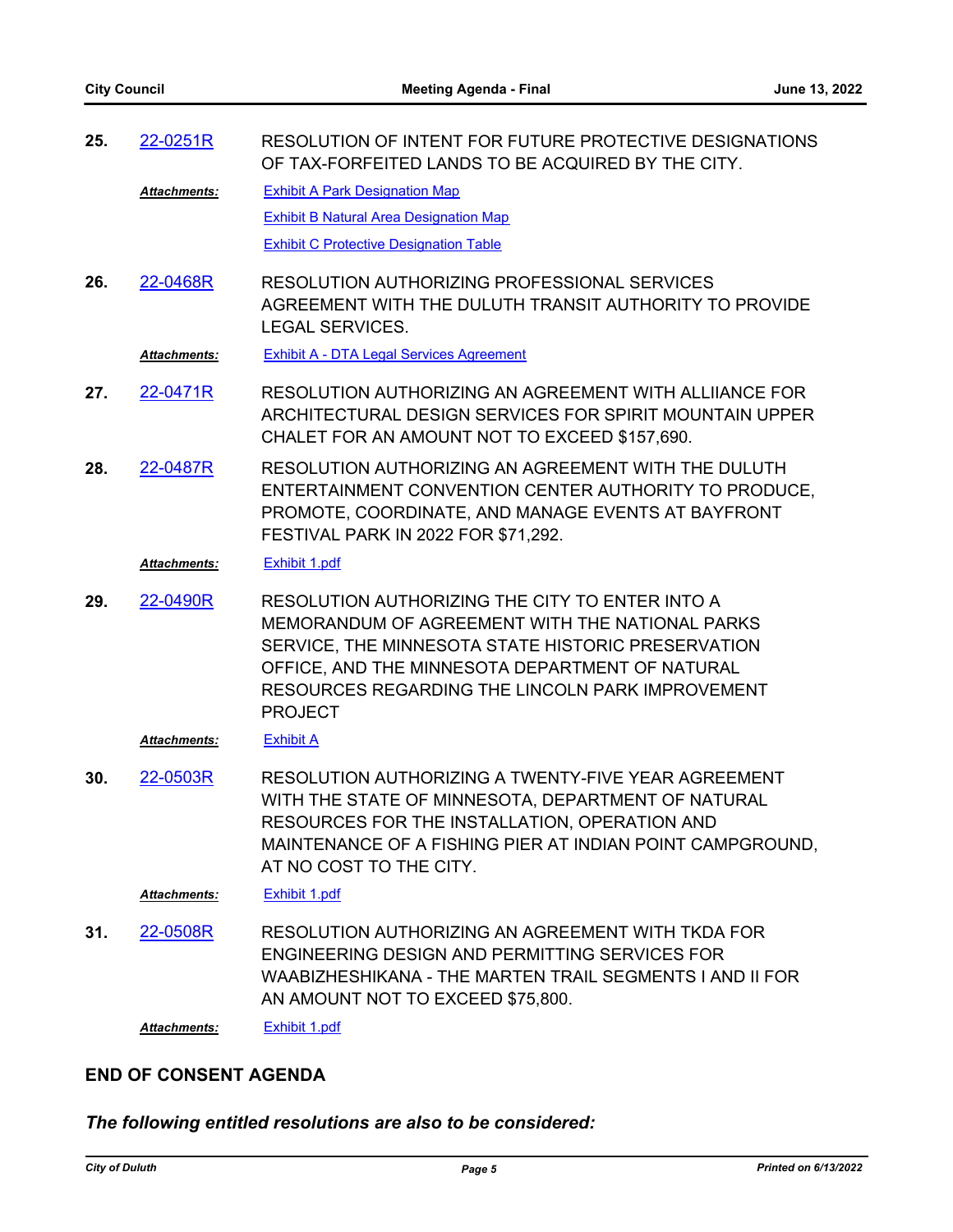## **BY COUNCILOR RANDORF (PLANNING & ECONOMIC DEVELOPMENT)**

RESOLUTION REVERSING THE PLANNING COMMISSION'S DECISION TO DENY A SPECIAL USE PERMIT FOR A RESTAURANT AT 1303 WEST ARROWHEAD ROAD. **32.** [22-0470R](http://duluth-mn.legistar.com/gateway.aspx?m=l&id=/matter.aspx?key=8249)

**[Attachment A](http://duluth-mn.legistar.com/gateway.aspx?M=F&ID=307cb5ac-e016-4230-98b9-7d4feed53d12.pdf)** *Attachments:*

[Attachment B](http://duluth-mn.legistar.com/gateway.aspx?M=F&ID=677a0861-7a65-4ea0-b3eb-c26d4d2de665.pdf)

**[Attachment C](http://duluth-mn.legistar.com/gateway.aspx?M=F&ID=52019417-0284-46ed-aa31-a5eb52edd5b2.pdf)** 

[Attachment D](http://duluth-mn.legistar.com/gateway.aspx?M=F&ID=0cf5ed12-d10f-4d0c-9d50-1defdc243caa.pdf)

**[Attachment E](http://duluth-mn.legistar.com/gateway.aspx?M=F&ID=1e1597be-3f04-49f4-be57-b4b151eeef25.pdf)** 

[Attachment F](http://duluth-mn.legistar.com/gateway.aspx?M=F&ID=a9d39c9e-03c2-4264-b98f-43d202214b16.pdf)

RESOLUTION AFFIRMING THE PLANNING COMMISSION'S DECISION TO DENY A SPECIAL USE PERMIT FOR A RESTAURANT AT 1303 WEST ARROWHEAD ROAD. **33.** [22-0469R](http://duluth-mn.legistar.com/gateway.aspx?m=l&id=/matter.aspx?key=8245)

**[Attachment A](http://duluth-mn.legistar.com/gateway.aspx?M=F&ID=eb0aa178-f128-4694-a84d-fd3553aa7a6c.pdf) [Attachment B](http://duluth-mn.legistar.com/gateway.aspx?M=F&ID=e87118b3-c0ec-46c2-b46a-1fd30490e21a.pdf) [Attachment C](http://duluth-mn.legistar.com/gateway.aspx?M=F&ID=7549b856-d030-4dc3-9411-c6d4bcf3b24d.pdf) [Attachment D](http://duluth-mn.legistar.com/gateway.aspx?M=F&ID=b34ba378-dc3a-4212-a9cd-f1fe9c3451ac.pdf)** [Attachment E](http://duluth-mn.legistar.com/gateway.aspx?M=F&ID=9a0fe93d-fe99-4574-832b-2fb7fe902077.pdf) [Attachment F](http://duluth-mn.legistar.com/gateway.aspx?M=F&ID=c56191c6-1d85-4447-a026-a67d35bec187.pdf) *Attachments:*

## *The following entitled ordinances are to be read for the first time:*

## **BY COUNCILOR HOBBS (PURCHASING & LICENSING)**

AN ORDINANCE AMENDING SECTIONS 8-13, 8-17, 8-18, 8-20, 8-31, 8-41 AND 8-44 OF THE DULUTH CITY CODE REGARDING SALE OF ALCOHOLIC BEVERAGES. **34.** [22-023-O](http://duluth-mn.legistar.com/gateway.aspx?m=l&id=/matter.aspx?key=8239)

## **BY COUNCILOR RANDORF (PLANNING & ECONOMIC DEVELOPMENT)**

AN ORDINANCE AUTHORIZING THE CONVEYANCE OF REAL PROPERTY IN THE FAIRMOUNT NEIGHBORHOOD TO THE DULUTH ECONOMIC DEVELOPMENT AUTHORITY FOR NOMINAL CONSIDERATION. **35.** [22-024-O](http://duluth-mn.legistar.com/gateway.aspx?m=l&id=/matter.aspx?key=8277)

*Attachments:* [Exhibit A-Ordinance.pdf](http://duluth-mn.legistar.com/gateway.aspx?M=F&ID=b293c181-1f22-48f3-8929-e4cd9ac9c728.pdf)

## *The following entitled ordinances are to be read for the second time:*

## **BY COUNCILOR RANDORF (PLANNING & ECONOMIC DEVELOPMENT)**

**36.** [22-022-O](http://duluth-mn.legistar.com/gateway.aspx?m=l&id=/matter.aspx?key=8208) AN ORDINANCE AMENDING THE OFFICIAL ZONING MAP OF THE